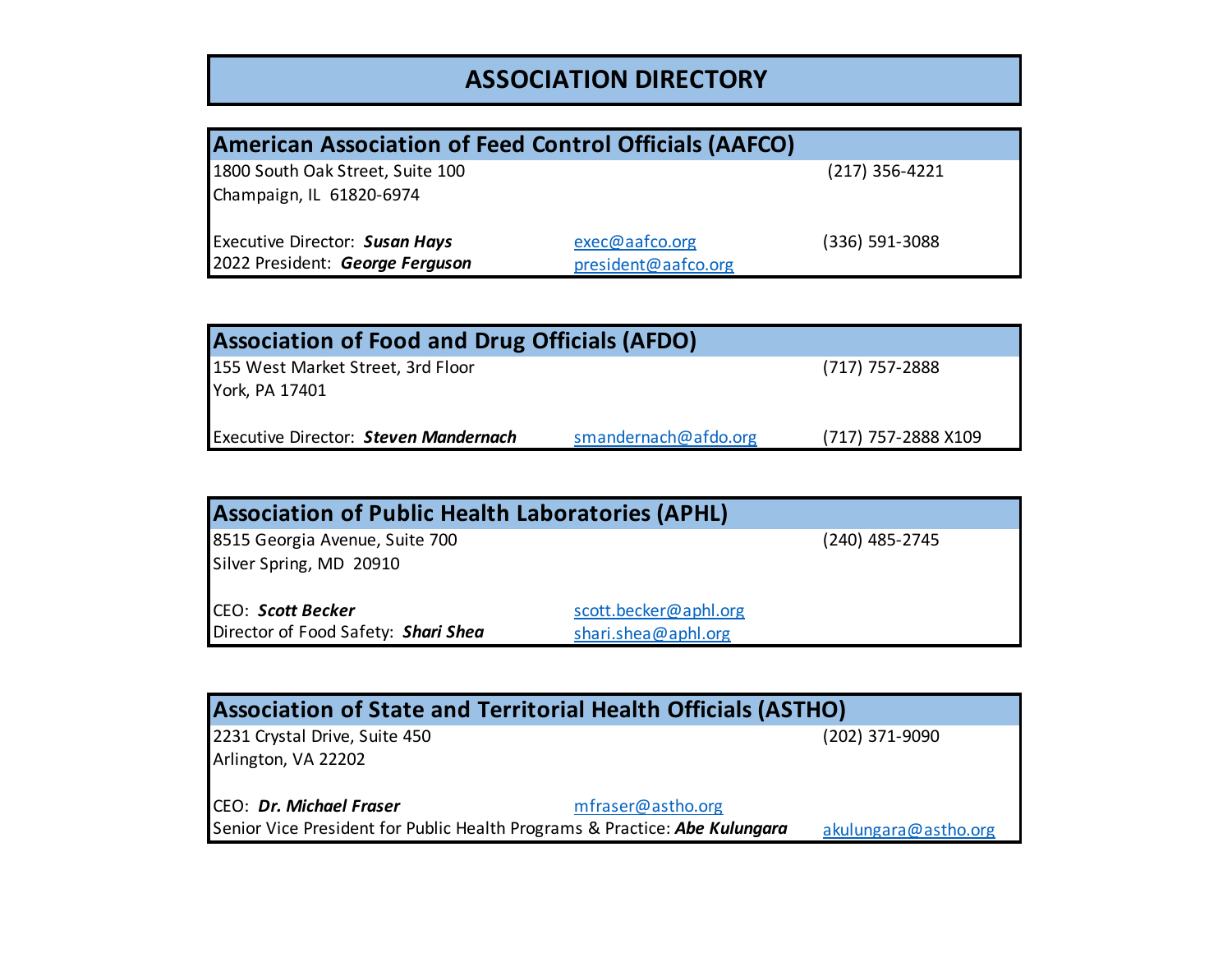## **ASSOCIATION DIRECTORY**

| National Environmental Health Association (NEHA) |                  |                |  |
|--------------------------------------------------|------------------|----------------|--|
| 720 South Colorado Blvd. Suite 105A              |                  | (303) 756-9090 |  |
| Denver, CO 80246                                 |                  |                |  |
|                                                  |                  |                |  |
| Executive Director: David Dyjack, DrPh, CIH      | ddyjack@neha.org |                |  |
| Driector Program & Partnership: Jesse Bliss      | jbliss@neha.org  | (202) 991-8769 |  |

| <b>Council of State and Territorial Epidemiologists (CSTE)</b>            |                                                 |                  |
|---------------------------------------------------------------------------|-------------------------------------------------|------------------|
| 2635 Century Parkway NE, Suite 700<br>Atlanta, GA 30345                   |                                                 | $(770)$ 458-3811 |
| <b>Executive Director: Janet Hamilton</b><br>President: Ruth Lynfield, MD | jhamilton@cste.org<br>ruth.lynfield@state.mn.us |                  |

| National Association of County and City Health Officials (NACCHO) |                     |                |  |
|-------------------------------------------------------------------|---------------------|----------------|--|
| 1201 Eye Street, NW, 4th Floor                                    |                     | (202) 783-5550 |  |
| Washington, DC 20005                                              |                     |                |  |
|                                                                   |                     |                |  |
| CEO: Lori Freeman                                                 | Ifreeman@naccho.org | (202) 507-4271 |  |
| Senior Advisor, Programs: Jennifer Li                             | jli@naccho.org      | (202) 507-4242 |  |

| <b>National Association of Local Boards of Health (NALBOH)</b> |                     |  |  |
|----------------------------------------------------------------|---------------------|--|--|
| 563 Carter Court, Suite B                                      | (920) 560-5644      |  |  |
| Kimberly, WI 54136                                             |                     |  |  |
| <b>Executive Director: Andrew Quarnstrom</b>                   | nalboh@badgerbay.co |  |  |
| Membership Director: Jamie Michael                             | jamie@badgerbay.co  |  |  |